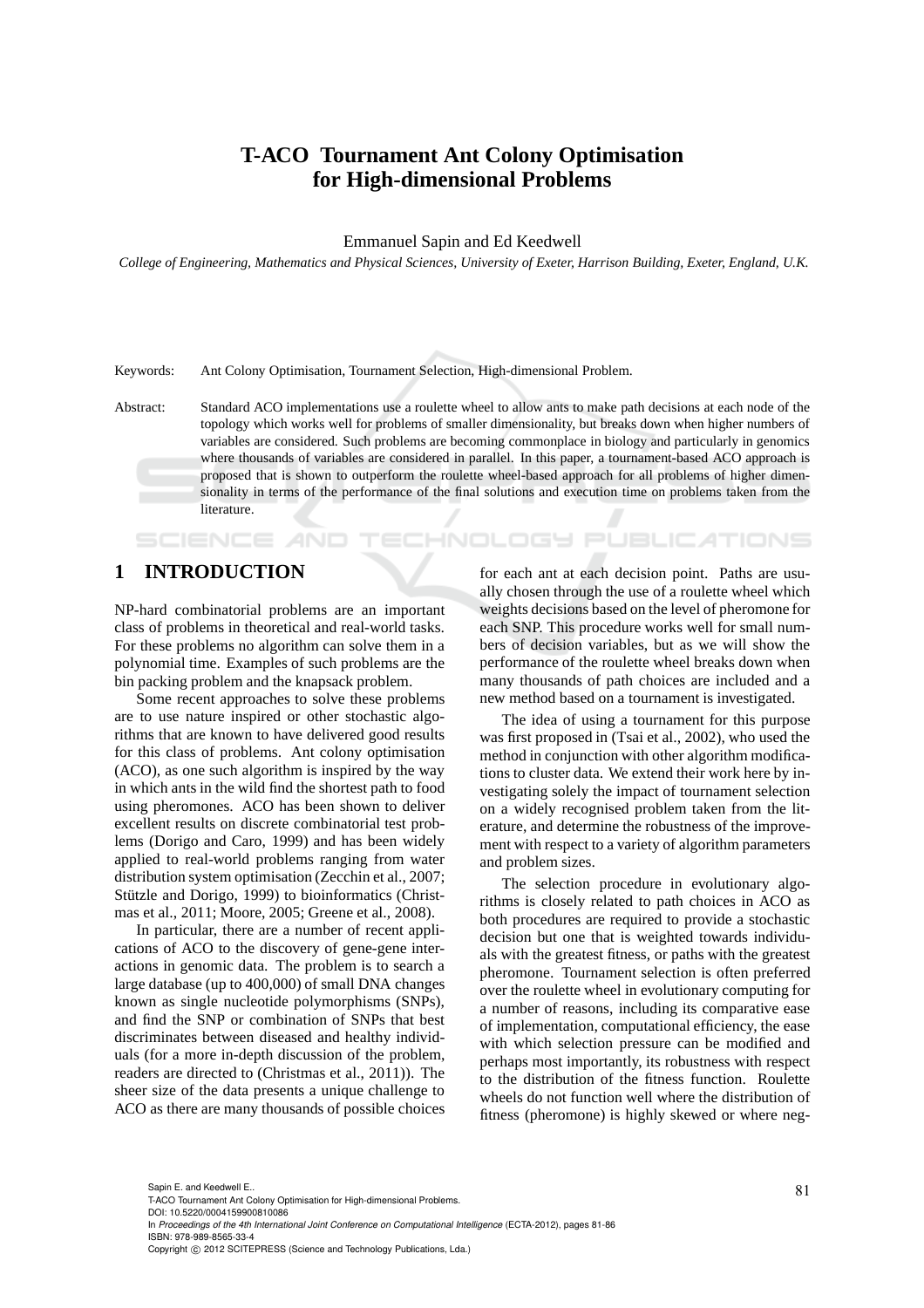ative fitnesses exist. Although negative pheromone is not a concern in ACO, the remaining benefits to evolutionary computing should translate to ACO with the use of a tournament in place of the roulette wheel for path selection. T-ACO replaces the roulette wheel with a tournament in path selection in ACO.

The following sections describe the implementation of the algorithm, experimentation with knapsack problems of varying sizes and multiple parameter settings, and concluding remarks.

### **2 METHOD**

#### **2.1 Standard ACO**

The standard ant colony optimisation (Dorigo and Caro, 1999) creates a population of agents ants that traverse a topology. The topology can reflect the underlying topology of the problem (e.g. with the travelling salesman problem) or can make use of a construction graph where each variable choice is aligned with connections between variable choices forming the set of paths for the algorithm to traverse. Construction graphs are used for problems that do not have a native topology and in this way, any discrete combinatorial problem is solvable with ACO. Ants make path choices at each juncture in the graph based on the level of pheromone (and occasionally local heuristic values) on the paths leading to the next variable selection. However, a further modification is desirable where the selection of subsets of variables is required and the order of variable selection is not important (e.g. in the knapsack and genomics problems). In this case, a full construction graph is not required and pheromone can be deposited on the variables themselves, using the approach described in (Leguizamón and Michalewicz, 1999), which is used here.

The probability of selecting a variable can be calculated thus:

$$
P_i^k(t) = \frac{[\tau_i(t)]^{\alpha} \cdot [\eta_i(t)]^{\beta}}{\sum_{h \in J^k} [\tau_h(t)]^{\alpha} \cdot [\eta_h(t)]^{\beta}}
$$
(1)

Where  $\tau_i(t)$  is the pheromone on the variable *i* at time *t* and  $\eta_i(t)$  is the local heuristic value (optional) on the same variable.  $\alpha$  and  $\beta$  coefficients allow the balance between the two components to be adjusted.

Once an ant reaches its destination, it leaves pheromone on the chosen variables that reflect the quality of the solution that the variables represent. Pheromone is then evaporated by a fixed percentage across all variables and the algorithm iterates again. The updated pheromone can therefore be calculated thus:

$$
\tau_i(t+1) = (1-\rho).\tau_i(t) + \Delta_i(t) \tag{2}
$$

Where  $\rho$  is the pheromone evaporation rate (typically between 1 and 10%) and  $\Delta_i(t)$  is the additional pheromone laid by the ants traversing the graph.

#### **2.2 Tournament-ACO**

T-ACO uses the above standard equations (without local heuristic) as the basis for its algorithm. The key difference between T-ACO and ACO is how the variable is selected for a given set of probabilities. Traditionally this is achieved by summing the probabilities as calculated above and selecting randomly from these summed probabilities to determine the next variables chosen by the ant. This process allows the ant to choose randomly but with a decision weighted towards those variables with greater pheromone values. T-ACO differs in that a tournament selection is used.

In this process, *t* variables are randomly chosen from the set of possible variable choices and the variable with the highest pheromone value is selected. By varying *t* the greediness of the algorithm can be modified, lower values of *t* approximates random search as the competition element of the tournament is lessened and the influence of paths with high pheromone is reduced. Higher values of *t* increase the greediness of the search.

It should be noted that no such mechanism exists for roulette wheel based search and the greediness of the algorithm is usually adjusted through modifications of the evaporation rate.

T-ACO therefore runs as follows Initialise pheromone; Repeat For all the NBANT ants: Choose items: Repeat Select NBT items according to the tournament Store the items the ant has chosen For all the NBANT ants: Calculate the fitness depending of the value of the chosen items Store the best fitness Update pheromone of the chosen items For all items: apply evaporation rate E End

#### Where:

- *NBANT*: the numbers of ants of the algorithm;
- *E*: the evaporation rate in percentage;
- *NBT*: the number of paths for the tournament of the selection process;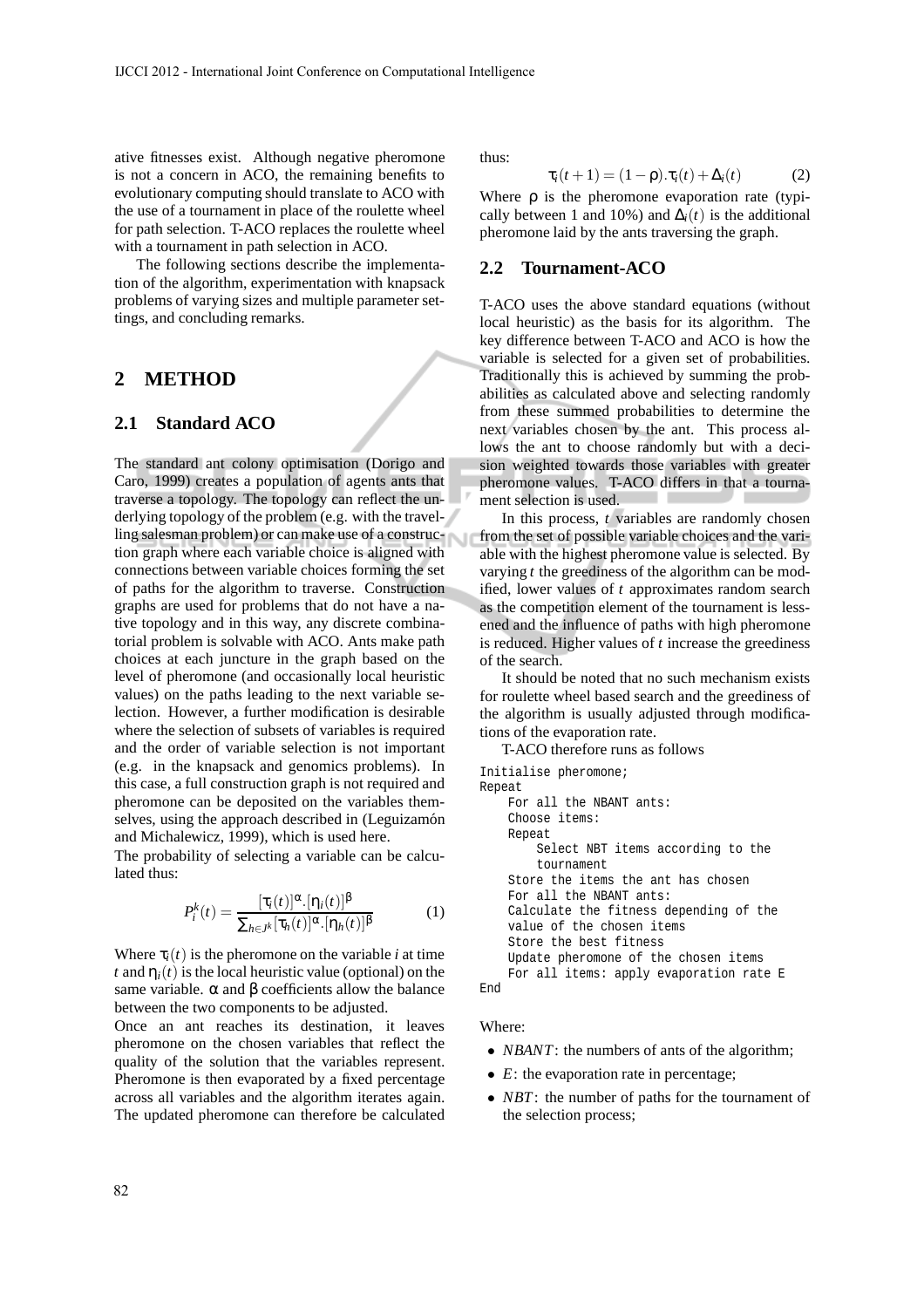Figure 1 shows a flow chart describing the method.



Figure 1: Flow chart describing the method.

The standard ACO algorithm with a roulette wheel was also implemented for comparison.

#### **2.3 Knapsack Problem**

The Knapsack problem was chosen for experimentation as it is an NP-hard combinatorial problem which has the required flexibility in terms of the number of decision variables. This problem has been studied for more than one century and was introduced by the mathematician Tobias Dantzig.

The problem is described as follows: given a set of items, each with a weight and a value, determine the count of each item to include in a collection so that the total weight is less than or equal to a given limit and the total value is as large as possible. It derives its name from the problem faced by someone who is constrained by a fixed-size Knapsack and must fill it with the most useful items.

The problem is represented to the algorithm as a construction graph of *N* columns (where *N* is the number of variables), each with two nodes representing the binary decision of whether to pack the item or not. The fitness function is the sum of the values of the selected items and the level of pheromone left by each ant is the value of the fitness function.

#### **3 EXPERIMENTATION**

#### **3.1 Parameters of the Problem**

A variety of parameters are modified to determine the efficacy of the proposed T-ACO approach. The main objective is to show the effect that the tournament has over varying problem sizes up to the large-scale decisions required for processing genomic data. Each item has a weight between 0 and 100 and a value between 0 and 100. The knapsack capacity is 1000.

## **3.2 Parameters of the T-ACO**

In order to solve the Knapsack problem, various parameter combinations for the ant colony optimisation have been tested. The algorithm is described with the three following parameters: The following evaporation rates, *E*, have been tested: 1%, 10%, 25% and 50%. The following numbers of ants in the population have been tested 50, 200, 500, 2 000 (*NBANT*). The following selection process have been tried Roulette wheel, tournament with 2%, 5%, 10% and 20 %. A Monte Carlo method has also been implemented in which random solutions are generated to act as a benchmark.

#### **3.3 Various Values of Parameters**

All the combinations of values have been tried for the three variables: the four evaporation rates  $E$ , the four numbers of ants in the population *NBANT* and the four sizes of the tournament *NBT*. For every combination 50 runs are performed. An average of the fitness of the best individual is taken into account. The first experiment is designed to explore the potential for tournament selection of variables in a high (400,000) dimensional problem. The five curves in figure 2, correspond to four tournament in the selection process and a roulette wheel selection. The X axis is the number of ants in the colony and the Y axis is the average of 200 best results (50 runs of the algorithm with four different evaporation rates).



Figure 2: Variation of the fitness depending on the number of ants in the colony for various selection processes.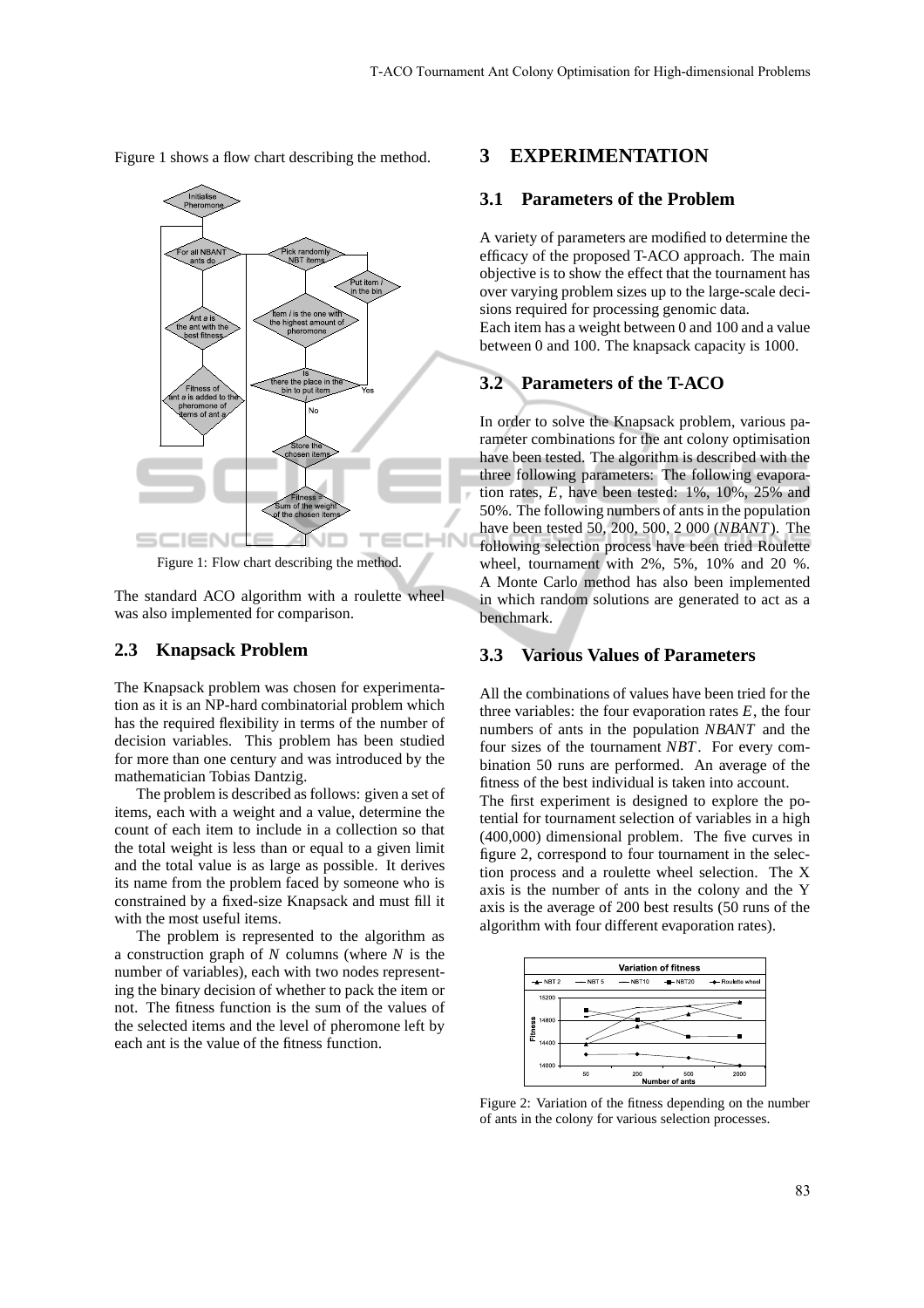This figure shows that for large-scale problems, the roulette wheel is outperformed by all of the tournament path selectors for all numbers of ants in the population. It is interesting to note that the performance of smaller tournaments increases in relation to the number of ants whereas the larger tournament (100) decreases in performance.

In figure 3, the five curves correspond to four numbers of items in the selection process and a roulette wheel selection. The X axis represents the evaporation rates and the Y axis represents the average of 200 best results (50 runs of the algorithm, four possible numbers of ants in the colony).



Figure 3: Variation of the fitness depending on the evaporation rate for various selection processes.

Figure 3 shows that for a variety of evaporation rates, the effect of roulette wheel and tournament selection processes is reasonably static. However, the tournament always outperforms the roulette wheel approach.

## **3.4 Various Sizes of Problem**

The following experiment explores all the combinations of values of the three variables *E*, *NBANT* and *NBT*, for various sizes of problems. The sum of the fitness of the best individual for all the runs is shown. For 40,000 items, the graph in figure 4 is the sum of fitnesses of the best individuals. The X axis is the number of evaluations of an individual.



Figure 4: Average of the fitness of the best individuals depending on the number of evaluations.

For 4000 items, the graph in figure 5 is the sum of fitnesses of the best individuals. The X axis is the number of evaluations of an individual.



Figure 5: Average of the fitness of the best individuals depending on the number of evaluations.

For 400 items, the graph in figure 6 is the sum of fitnesses of the best individuals. The X axis is the number of evaluations of an individual.



Figure 6: Average of the fitness of the best individuals depending on the number of evaluations.

Figure 4 shows that for large-scale problems, tournament selection outperforms roulette wheel selection for the majority of the optimisation runs. This advantage however, is diminished for 4000 items, in figure 5, where the roulette wheel has the advantage. Furthermore for just 400 items, the roulette wheel is clearly the preferred method of selection for the paths in ACO, figure 6.

Figure 7 shows the fitness of a best individual for 100, 1000, 5000, 10000 and 100000 items. The X axis is the fitness of the best individual and the Y axis is the number of items. This figure shows the performance of a variety of tournament sizes, expressed as a percentage of the population size and the roulette wheel selector across a number of problem sizes.

Figure 7 shows that whilst roulette wheel is the dominant search procedure for problem sizes < 5000, the tournament selectors become more successful as the problem size increases. A tournament of approximately 5% appears to produce reasonable results in all circumstances and it is interesting to note that the tournament of 2% shows an almost opposite trajectory to the roulette wheel search, improving consistently as the problem size increases.

#### **3.5 Execution Time**

A further consideration with large-scale data is the time taken to perform the selection process. As a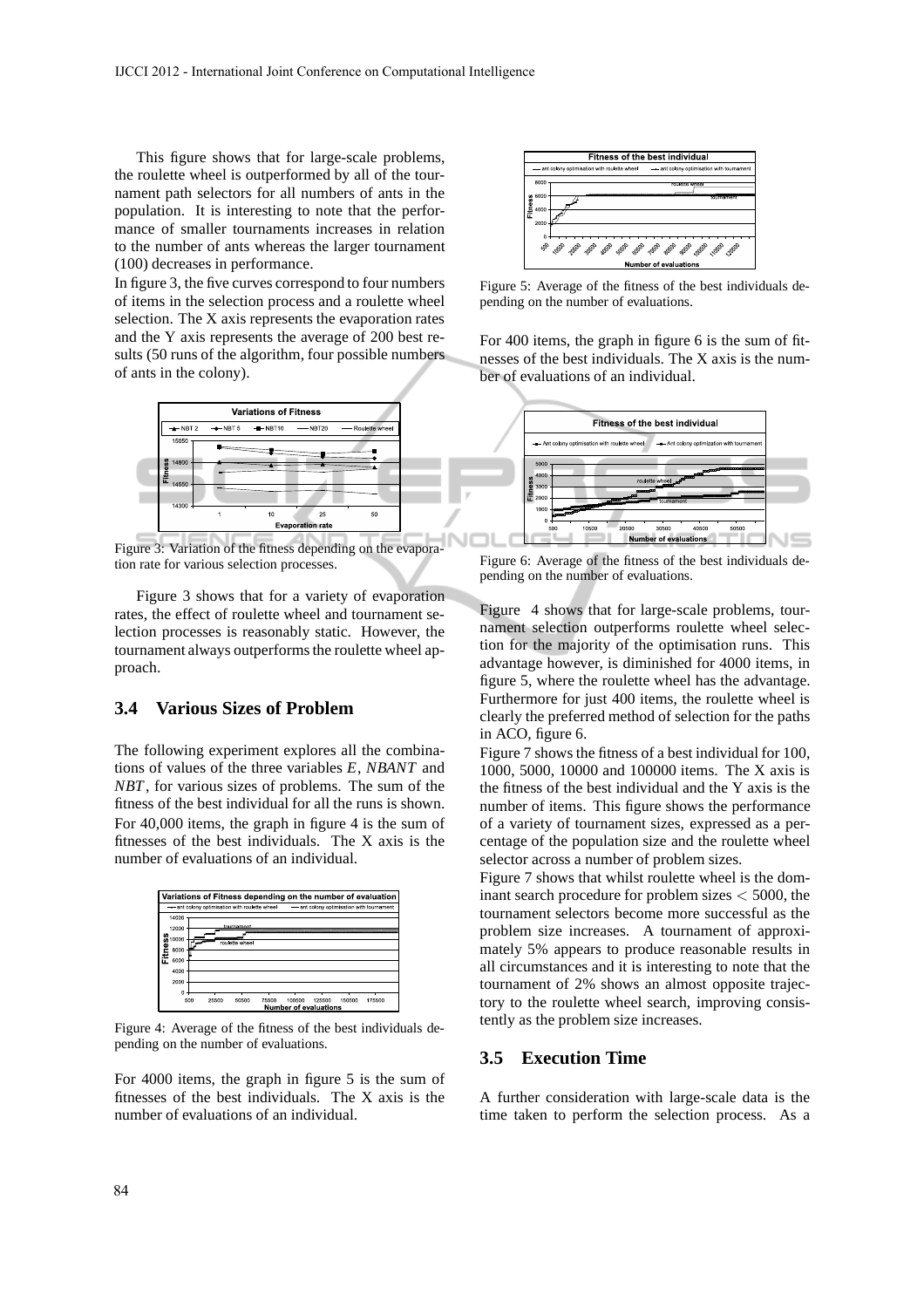

Figure 7: Fitness of a best individual depending on the number of evaluations.

highly repeated function within the algorithm, even small differences in execution time will make a large difference to the overall execution time of the algorithm.

Figure 8 shows the comparison between runtimes for roulette wheel and a tournament size of 10% of the problem size. This is the complete execution time, including the calculation of the objective function, so it can be seen that the variable selection process has a large impact on the complexity of the ant colony optimisation algorithm.



Figure 8: A comparison of execution times on four different problem sizes.

## **4 DISCUSSION**

Roulette wheel path selection appears to be the favoured process for problems of small dimensionality, but above 1000 variables, the advantage switches in favour of the tournament selection in terms of performance on the knapsack problem. This can be explained by the fact that even large tournaments are slower to converge on a solution in large spaces than the roulette wheel approach. This effect appears to be robust as it is unaffected by the modification of a number of other parameter modifications, including evaporation rates and population sizes. An additional advantage to the tournament-based approach is its relative speed at high dimensionalities. As the problem sizes increase, the process of creating a roulette wheel becomes more inefficient, whereas the tournament approach even with a tournament size related to the size of the problem increases far more slowly.

Figure 8 shows for a problem size of 1000 variables, the tournament is approximately 1.5 times faster than the roulette wheel, but for 100,000 variables, this increases to 20 times faster. The ability for the tournament selector to scale to larger sets of decision variables is vital in application areas where larger problem sizes will require longer runs of the algorithm. In many applications the objective function forms the largest part of the computational load, but nevertheless, an approach that both increases performance and reduces computational load in these high dimensions is significant.

The best result was obtained for 500 ants, 20 items in the tournament of the selection process and an evaporation rate of 1%.

AТ

# **5 CONCLUSIONS**

A tournament-based ACO algorithm known as T-ACO was implemented and experiments were conducted on a variety of problem sizes and algorithm parameter settings. From this it is proposed that for problems of higher dimensionality, the use of a tournament approach provides better results and reduced computational time. This is likely to be particularly useful for high-dimensional problems in genomics where the number of discrete variables is very large and the computational load is high. In further work we hope to apply this algorithm to real-world optimisation problems, including those in bioinformatics to further test the validity of the T-ACO approach.

#### **REFERENCES**

- Christmas, J., Keedwell, E., Frayling, T., and Perry, J. (2011). Ant colony optimisation to identify genetic variant association with type 2 diabetes,. In *Information Sciences.*, volume 181, pages 1609–1622.
- Dorigo, M. and Caro, G. D. (1999). The ant colony optimization meta-heuristic. In *in New Ideas in Optimization*, pages 11–32. McGraw-Hill.
- Greene, C., White, B., and Moore, J. (2008). Ant colony optimization for genome-wide genetic analysis. In Dorigo, M., Birattari, M., Blum, C., Clerc, M., Sttzle, T., and Winfield, A., editors, *Ant Colony Optimization and Swarm Intelligence*, volume 5217 of *Lecture Notes in Computer Science*, pages 37–47. Springer Berlin / Heidelberg.
- Leguizamón, G. and Michalewicz, Z. (1999). A new version of ant system for subset problems. In Angeline,